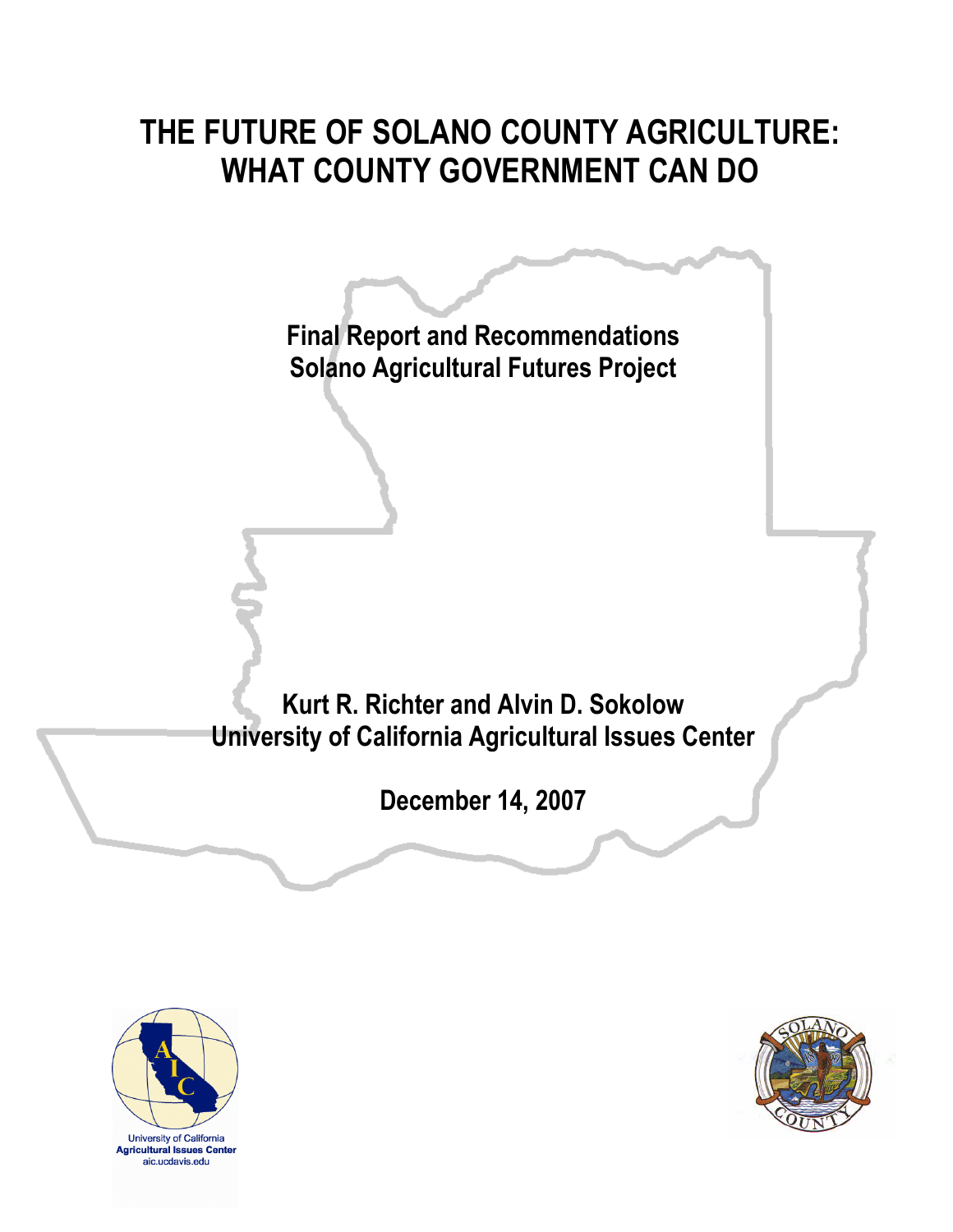#### ACKNOWLEDGEMENTS

At the top of the long list of persons who helped the UC Agricultural Issues Center to organize and complete the Solano Agricultural Futures Project are Jearl Howard, Solano Agricultural Commissioner, Carole Paterson, UC Cooperative Extension Director in Solano County and Mario Moratorio, CE farm advisor. They have been our principal links to county government and the broader local community, facilitating the progress of the project in numerous ways and at critical stages.

We thank Larry Clement, retired CE director, for his invaluable information and insights. We greatly benefited from the good advice and direction provided by Harry Englebright, retired county planner and current consultant to the general plan update process, and Birgitta Corsello Director of the Resource Management Department. Many other persons in county government contributed to the project, especially staff of the Resource Management Department, Agricultural Commissioner's office, and Assessor's office.

Our debt to Solano's agricultural community is enormous. Farmers, ranchers, agricultural processors, and persons in related fields were our principal sources of information. Just as important, they helped to keep the project grounded in the realities of local agriculture. Some of our information-collecting contacts with growers and others were in organized settings—including grower participation in the project's focus groups and in our written survey. Special thanks needs to be given to county's Agricultural Advisory Committee who met with us several times and reviewed numerous drafts of our reports.

We sincerely hope that this final report and the other products of the Solano Agricultural Futures Project justify the investment in time and information made by the many persons. The proof will be in the project's value as a resource for the future prosperity of Solano County agriculture.

Kurt Richter and Al Sokolow University of California Agricultural Issues Center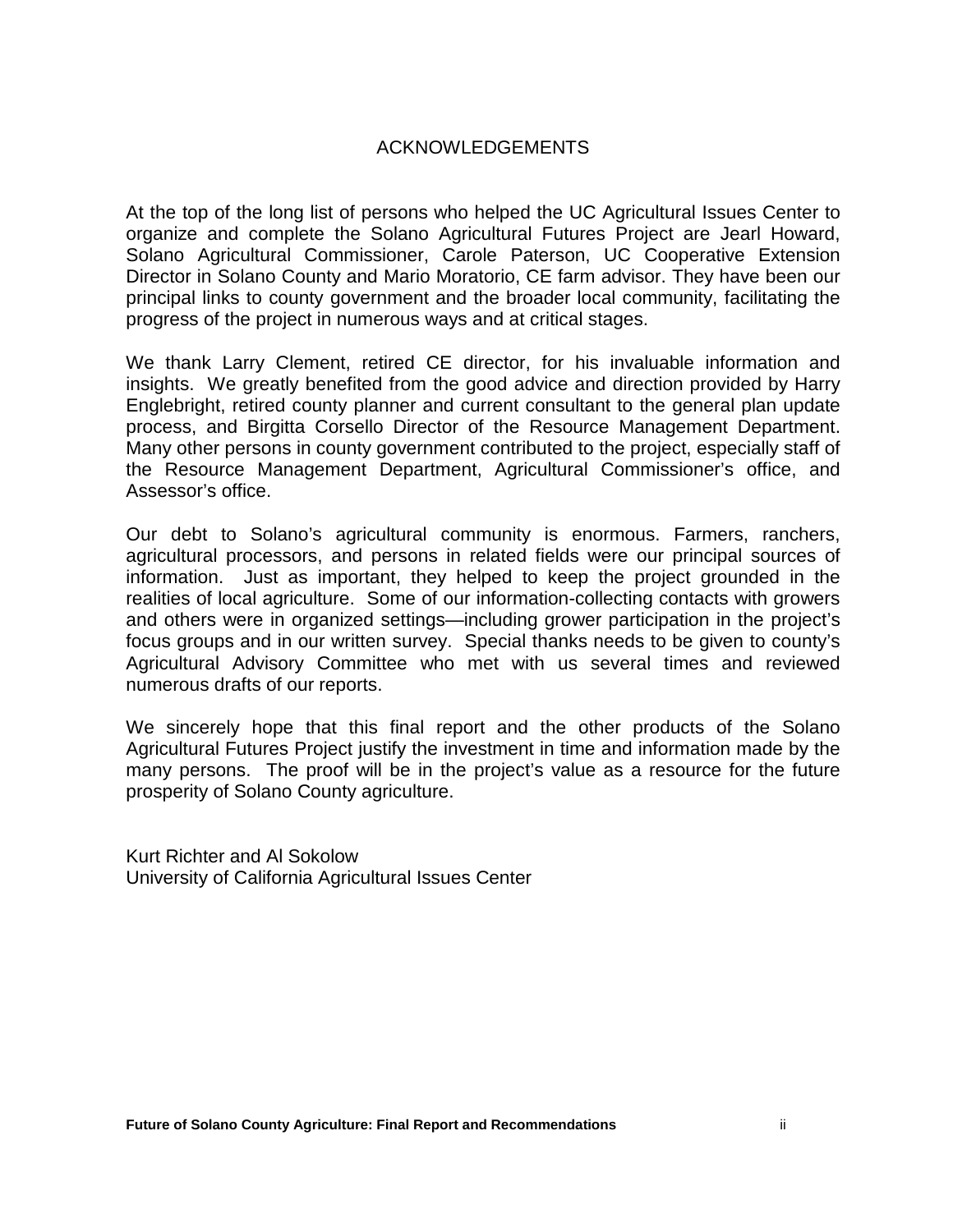### **THE FUTURE OF SOLANO COUNTY AGRICULTURE: WHAT COUNTY GOVERNMENT CAN DO**

#### FINAL REPORT AND RECOMMENDATIONS December 14, 2007

Agricultural activities remain an important segment of the Solano County economy. Farming and its allied industries contribute about 7 percent of the economic activity in the County and account for 3.9 percent of private sector employment.

Agriculture is even more important to the county's landscape and environment. The 362,000 acres of agricultural land cover 62 percent of all of Solano County, 81 percent of the unincorporated area. Virtually all of this land is privately owned — by farmers, ranchers and other landowners — and used for the production of numerous agricultural products. Agriculture contributes to the wellbeing of the county in four important ways—as an economic asset, the principal source of open space, the repository of multiple natural resources, and a valuable element of the local quality of life. Maintaining this land in agricultural production requires an economic environment in which individual producers can be profitable over time in their agricultural businesses.

Local agricultural prosperity is driven mostly by forces beyond the control of County government—global, national and regional markets for commodities, also technologies developed elsewhere, the demand for farmland for residential use, and such social patterns as intergenerational farm family relations.

Yet there is an important role for county government in facilitating agricultural viability.

At the request of Solano County government, the University of California is conducting the Solano Agricultural Futures project, an 18-month comprehensive examination of the county's farm and ranch sector. Our focus is on the problems and future prospects of the economic base of local agriculture, with particular attention to the production and marketing of specific commodities. Two UC programs are involved in the project—the Agricultural Issues Center at UC Davis and the Cooperative Extension office in Solano County.

The project began in April, 2006, and has four major phases:

- Farmer and Rancher Perceptions and Projections—as captured in focus group interviews and individual questionnaires.
- The Economic Roots of Solano County Agriculture—covering production patterns, commodity markets, land ownership and leasing arrangements, agricultural land markets, operator and farm family characteristics, and the sources of agricultural income.
- Lessons from Other Areas—a comparison of agricultural patterns and county programs in a half dozen other California counties.
- Final Report and Recommendations economic options for Solano County agriculture focused on commodity markets, the services provided by agricultural land, and the role of county government.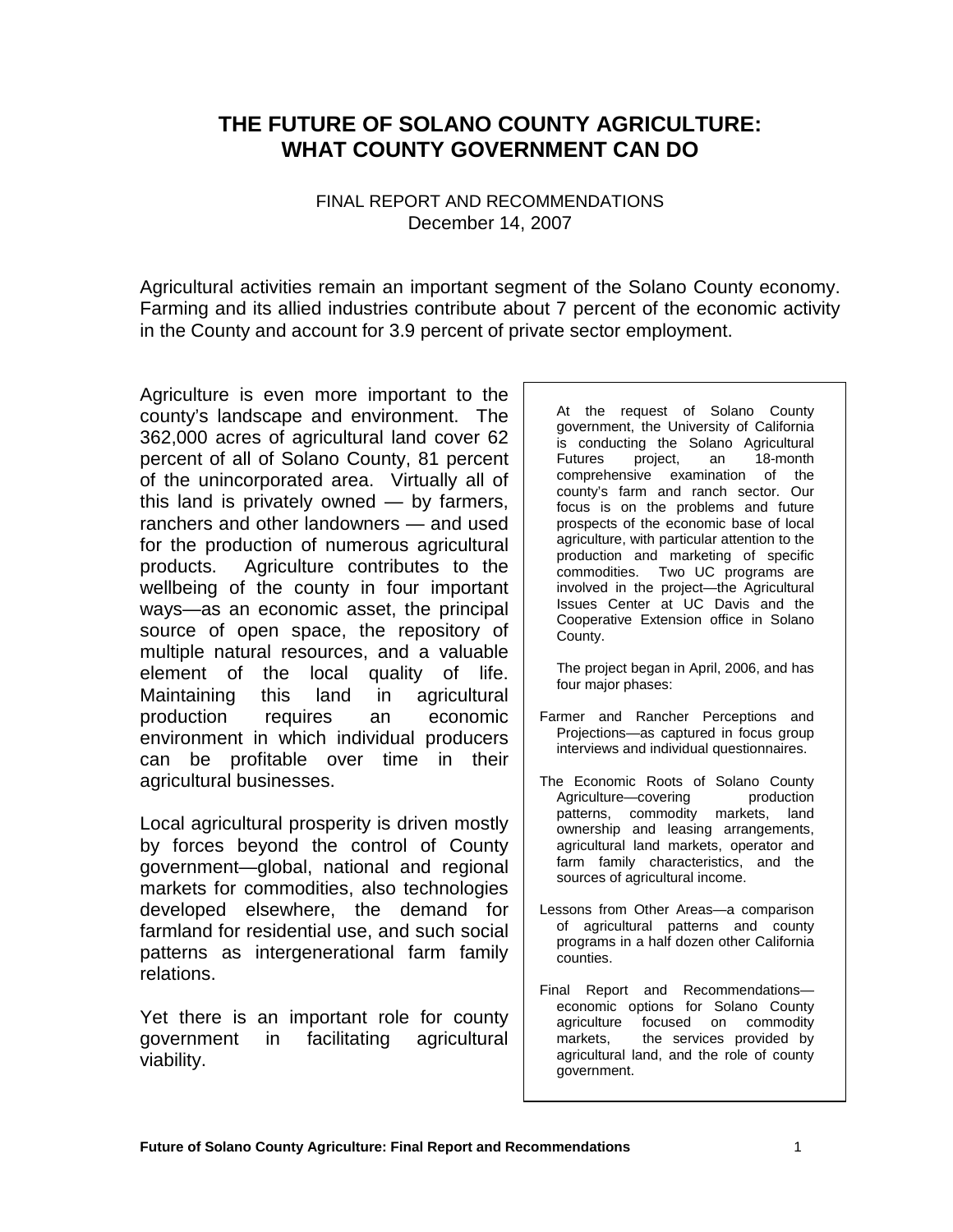The County has the capacity, in the exercise of its policy and regulatory powers, to make a difference in five areas:

- Presenting a positive image about the value and future of local agriculture, both to the general public and to the agricultural community.
- Protecting the agricultural land base in its land use policies and practices.
- Advancing value-added opportunities for agricultural operators by minimizing regulatory barriers.
- Helping operators to promote and market their commodities.
- Relying on pertinent information and expertise to make agriculture-related policies and decisions.

Covering all five of these areas, we present in this final report of the Solano Agriculture Futures project 10 separate recommendations for consideration by county government.

#### **Recommendation One**

Adopt throughout County government a more informed and proactive approach to agricultural issues in the work of the Board of Supervisors and county staff.

A widespread perception among Solano County agricultural producers is that county government is unsympathetic to the conditions of their industry and the contributions they make to the local economy, environment, and quality of life Expressed during our focus groups (Report I, page 13), the belief is that since urban portions of the county are dominant in population and political power and that further urban growth is inevitable, county government leaders do not find it necessary to pay much attention to the particular needs and circumstances of agriculture. This is a matter both of image and policy.

Reversing this perception requires statements and actions that build confidence in the continuing importance and future of agriculture in Solano County. It will also be important for agricultural producers to increase their involvement in County policy creation and land use decisions. It will take time and work for the County and the agricultural community to learn to better work together.

It is important to note that county staff are most often knowledgably and helpful when working with individual producers. Individual planners in Resource Management have been complimented by producers for their desire to help agriculture.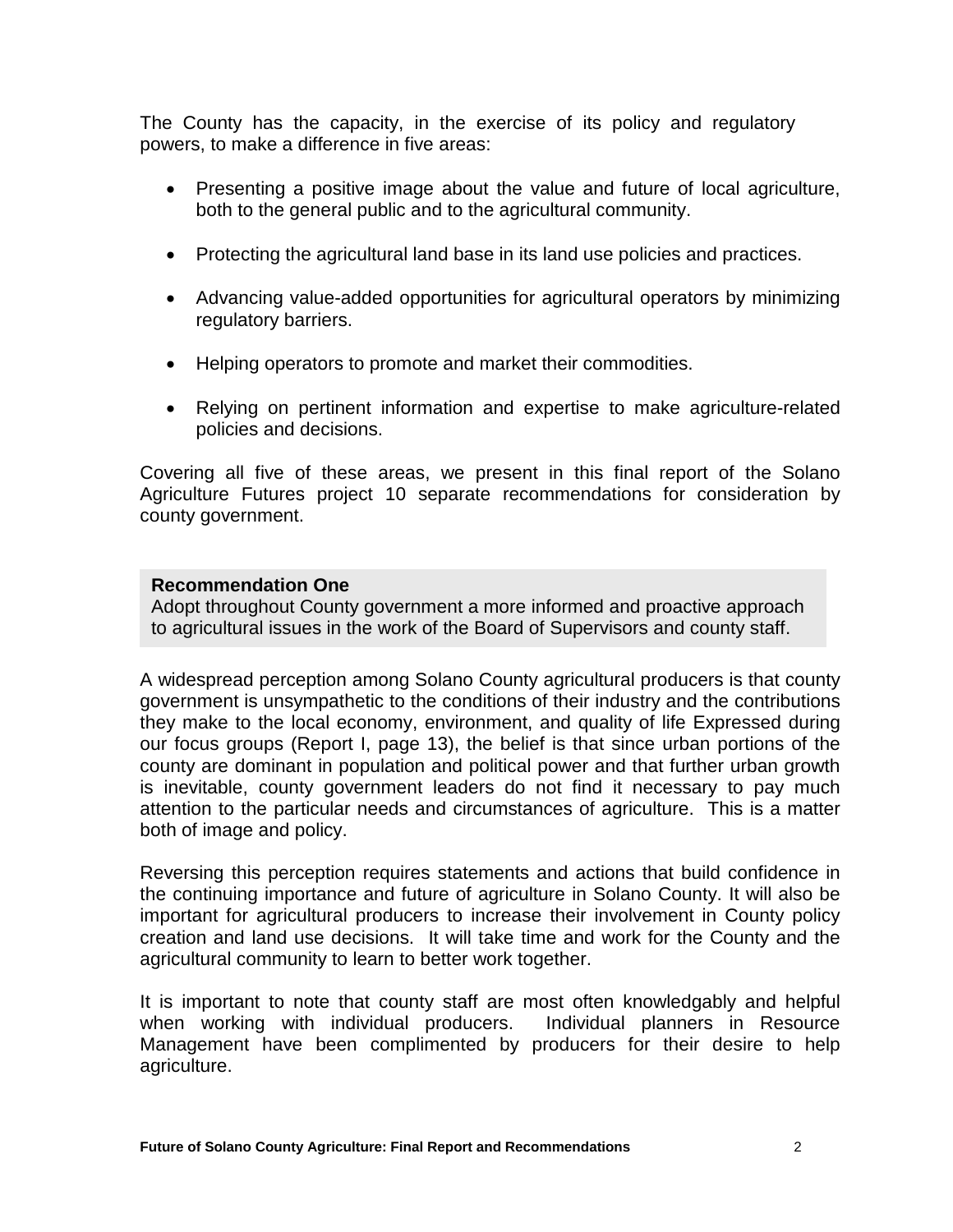#### **Recommendation Two**

Establish, in the general plan, a regional basis for policies, land use designations and zoning code standards that accommodates important geographical differences in local agricultural conditions.

Solano's current general plan differentiates between Intensive Agriculture and Exclusive Agriculture based on soil quality and access to irrigation. This simple distinction does not do justice to the multiple local factors that influence agricultural production and prosperity.

Certainly, soil quality and good water supplies are useful proxies for agricultural viability and should be retained as key general plan and zoning criteria. But there are other important factors that differentiate among local agricultural systems including production contracts, crop rotational patterns, and specific environmental conditions. In our Phase II report we used several map layers, produced by Geographical Information System (GIS) data and aided by advice from producers, to define nine agricultural regions. Specific commodity and geographical profiles are presented in Appendix 2 of the Phase II report.

We identify nine agricultural regions in Solano County. This scheme or a similar geographical classification can be used as the basis for modifying current agricultural zones to better reflect differences in local agricultural conditions. One possibility would be to apply different regional land use standards according to whether the land supports high value commodity production or is more important as an open space and aesthetic resource.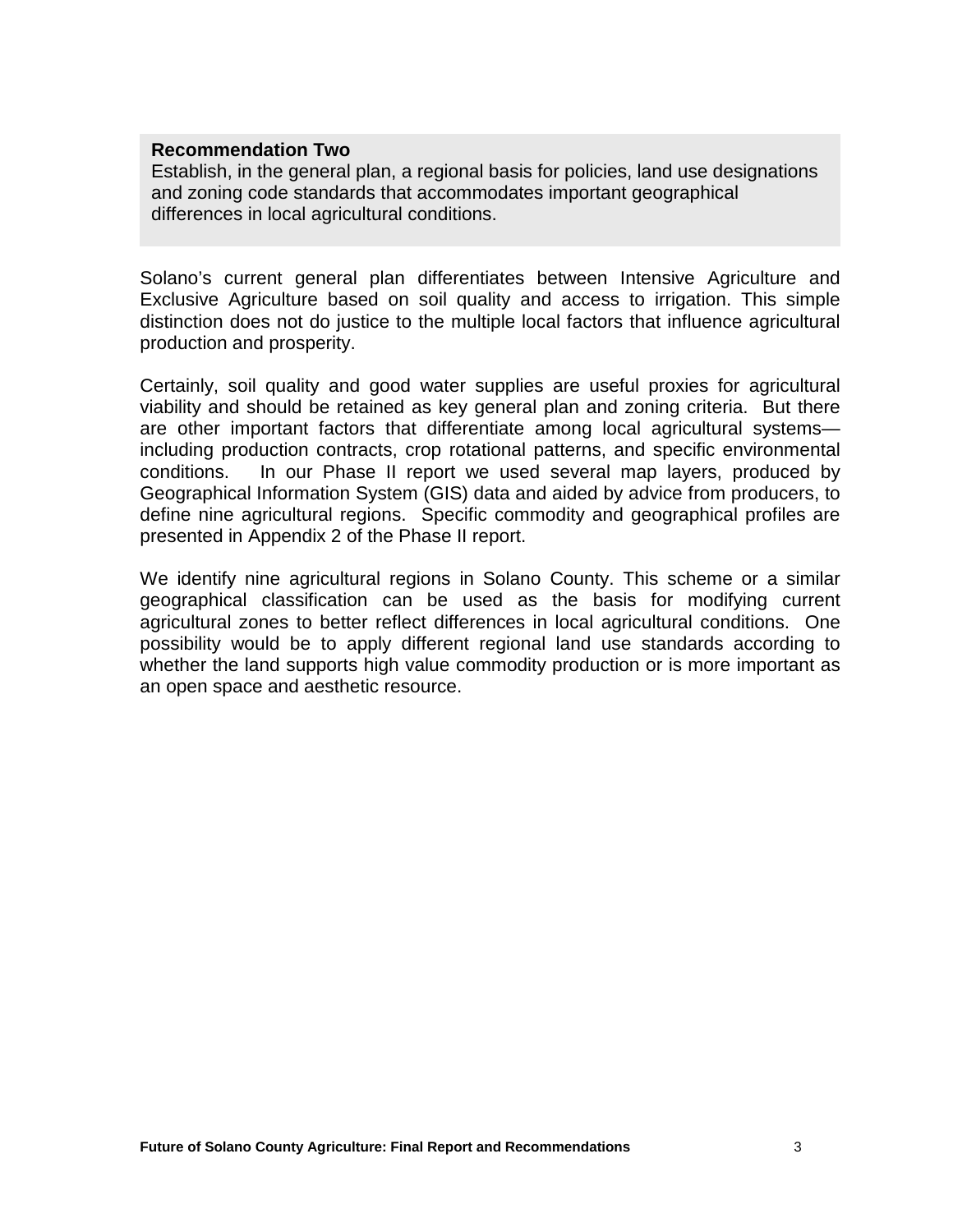Map 1: Agricultural Regions of Solano County



#### **Recommendation Three**

Give priority in zoning and other farmland protection policies to the Dixon Ridge and Winters agricultural regions of Solano County.

Taken together, the Dixon Ridge and Winters regions account for 40 percent of the county's total agricultural market value. More significantly for the future, they contain some of Solano's best farming soils, most diverse cropping patterns, and large agricultural expanses —providing the greatest flexibility in the county for commodity choices and varied cultivation practices. At the same time, these two regions are square in the path of urban growth, more so than other agricultural areas of the county with the exception of the Suisun Valley. While the argument has been made that further residential and commercial development in the I80 corridor—which splits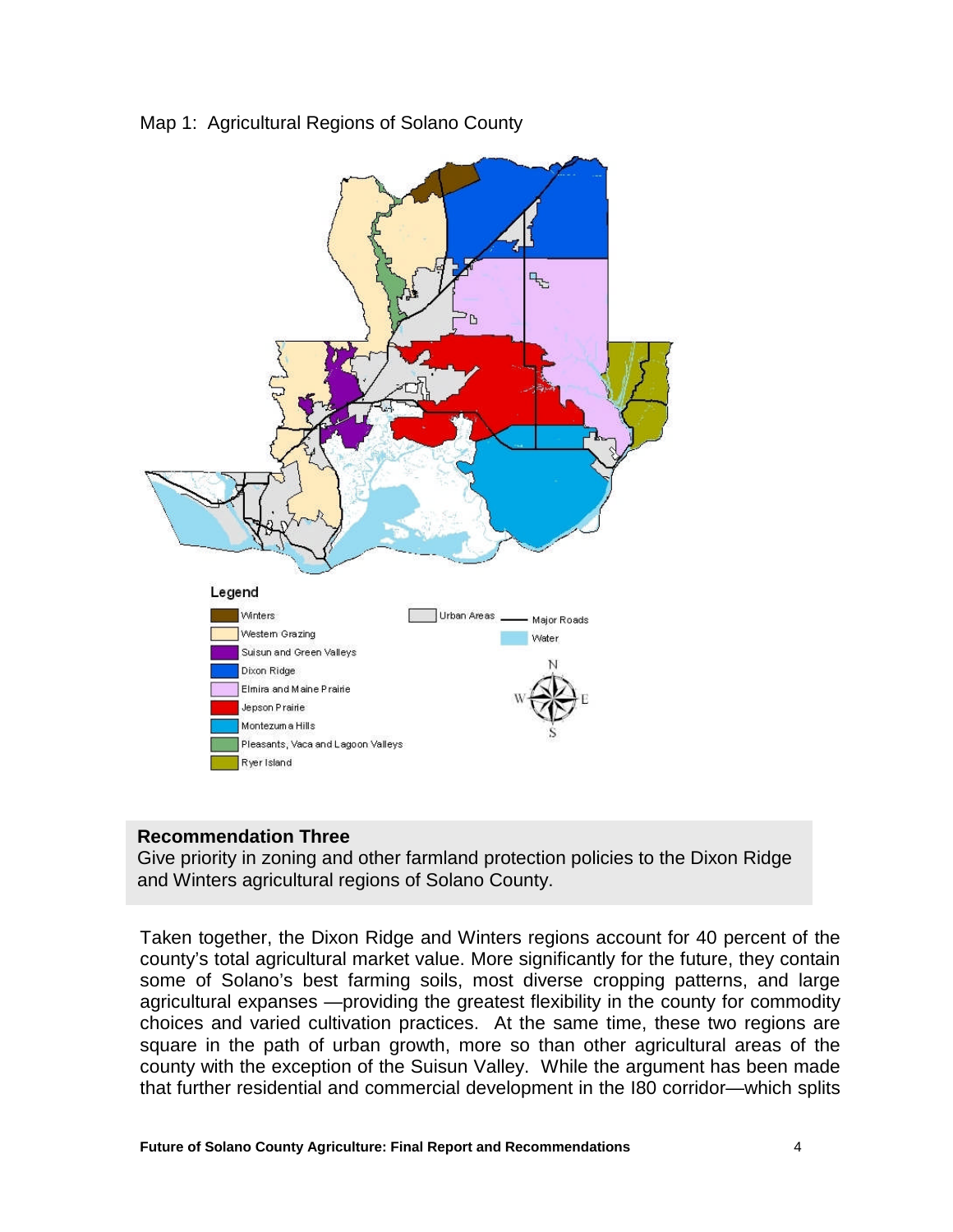the Dixon Ridge region— would be an efficient way of accommodating growth, it is likely that substantial additional urbanization would have major impacts on future agricultural production in these regions. The Dixon Ridge and Winters regions offer the greatest range of options for Solano County agriculture. Protecting these options for the future could be the most effective decision county government could make on behalf of agricultural sustainability.

#### **Recommendation Four**

Consider policies to support small scale and value added agricultural operations.

Profitable or potentially-profitable farms and related value-added enterprises on small parcels present different policy challenges than the large-scale agriculture typical of the Dixon Ridge and other regions. Zoning and other land use standards in regions like the Suisun Valley should address the unique production and marketing needs of small-scale growers and methods for buffering their operations from adjacent or nearby urban land uses. To this end, we suggest the creation of a Small Scale/Value Added Agricultural Committee, composed of successful smallscale producers, to advise county government on pertinent land use, permitting, and other issues. A sub-committee of the Agricultural Advisory Committee may be able to fill this role.

#### **Recommendation Five**

Minimize the negative impact of rural residential development in agriculturally zoned areas.

As our Phase II report suggests, agricultural land in Solano County is in great demand for rural homesites. Large minimum parcel sizes in agricultural zones may help to limit this demand and are a desirable standard. But large minimums by themselves do not substantially impede the purchase of agricultural land for residential purposes. The evidence lies in the escalation of local land prices in recent years beyond the level of affordability for producers seeking land for expansion and the conversion of prime farmland from crop production into rural residences. A common

**Future of Solano County Agriculture: Final Report** 

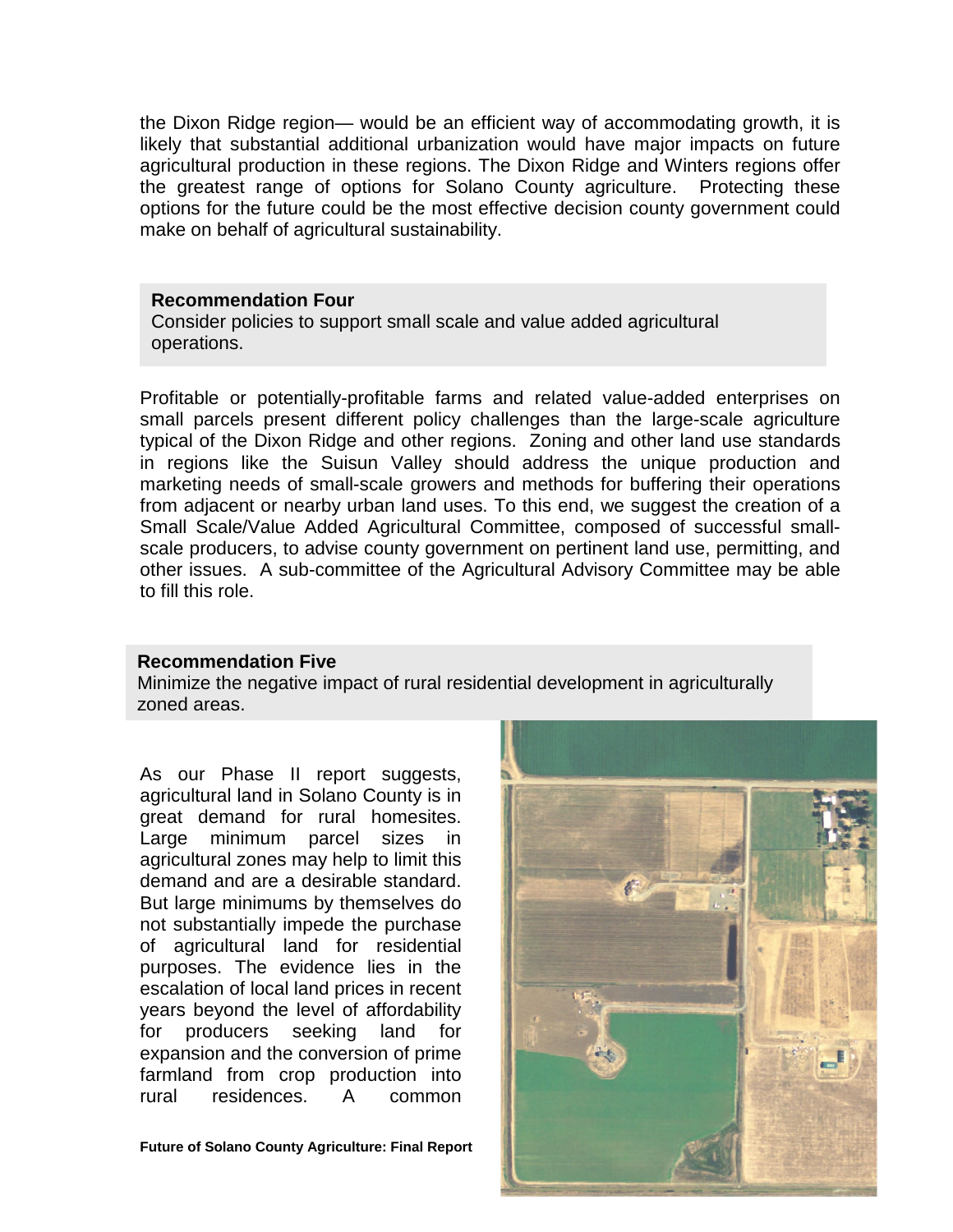development pattern in Solano County that illustrates this exposure of conflicting land uses is the positioning of rural residences in the middle of agricultural parcels, requiring long driveways to connect to local roads. (See image.)

Options for avoiding in the future such inefficiencies and negative impacts on agricultural production include size and locational controls on new residences, confining them to parcel edges and corners-- perhaps in cluster arrangements with homesites on adjacent parcels—and providing incentives for new purchasers to keep their land in agricultural production. More generally, county government can designate some agricultural regions of the county as more suitable for rural residences than more productive regions.

#### **Recommendation Six**

Commission a detailed study of County regulations and their implementation with the intent of minimizing the regulatory obstacles to value-added opportunities for local agriculture.

A significant issue relates to county policies and procedures for allowing, reviewing and permitting proposals for value-added enterprises on agriculture land—produce stands, processing facilities, ag tourism, etc. The key objective here is to balance the economic merits of such projects with the legitimate and mandated role of County government to protect the health, safety, orderly development, and other needs of the public. A complicating factor is that many of the county-administered regulations are imposed by state and federal requirements and hence leave little room for local discretion. Our Phase III report compares the regulatory processes of Solano and seven other northern California counties, but it is limited in scope and depth. We recommend that county government commission a detailed, expert examination of the local regulatory arena. As well as covering the substance of regulations and relevant county fees, the study should: (1) examine their administration, seeking ways to make the application and review process more efficient, economical, and less time-consuming; and (2) examine how the burdens of state- and federal-originated requirements can be modified in their local implementation.

#### **Recommendation Seven**

Protect and encourage agricultural processors through local and regional actions.

As illustrated in our Phase II report, Solano County agriculture is largely dependent on processors located elsewhere for the marketing and processing of commodities produced locally. The Campbell Soup and Superior Farms facilities in Dixon are major exceptions to this generalization. Respectively, they process tomatoes grown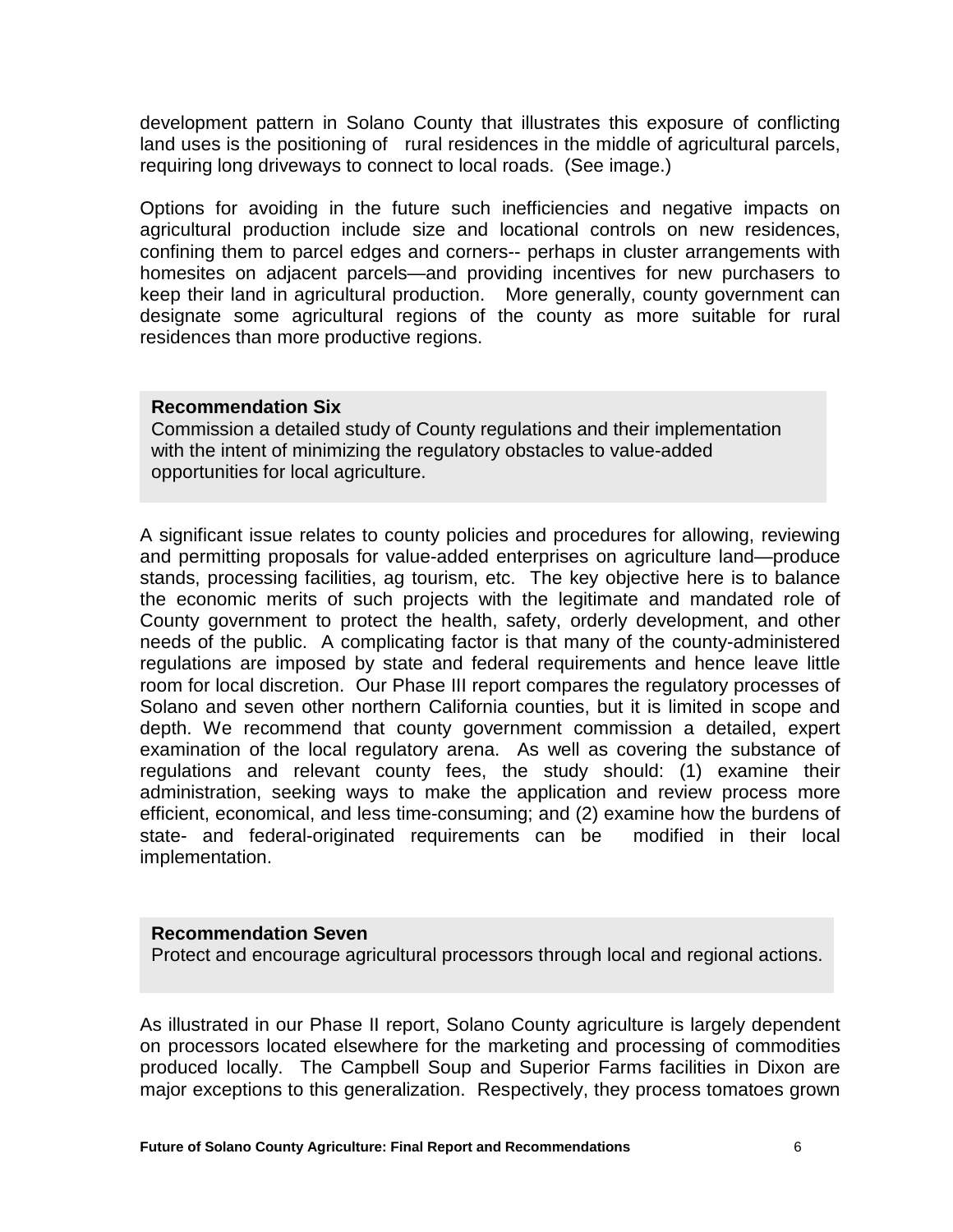in the Dixon Ridge area and sheep and lambs produced in the Montezuma Hills. The Heritage Dairy is another important outlet for local production, purchasing alfalfa, corn and other feed stuffs grown in the Elmira and Maine Prairie regions. Retaining these facilities and encouraging new processors, including wineries, to locate in Solano should be a top agricultural priority for the county.

At the same time, it makes sense also to follow a regional strategy for obtaining new processing facilities since the volume of most agricultural commodities grown in Solano is too small to justify a one-county approach. Solano County should work with neighboring counties, especially Yolo County to the northeast and perhaps Napa to the west and Sacramento or San Joaquin to the southeast, to maintain current and attract new processors to the area. A regionally focused initiative would reflect in particular the current organization of agriculture in the Winters and Dixon Ridge areas that includes many producers who farm in both Solano and Yolo Counties. Yolo and Solano have similar agricultural conditions and pressures, making a shared approach suitable for helping both counties to secure the production needed to maintain processing facilities.

#### **Recommendation Eight**

Consider county government funding and other support for promoting local agriculture.

Recognizing the contributions that local farms and ranches make to their economies, several other county governments directly assist the marketing efforts of producers by funding and directing promotion activities. Marin, San Joaquin, and Yolo Counties have such programs (Phase III Report). Such programs include the branding and advertising of local commodities, workshops for producers, supermarket campaigns, institutional purchases, websites, special events, and other activities. There are no such countywide activities in Solano currently, although Suisun Valley is represented by a promotion program supported by Fairfield and the Solano Irrigation District.

#### **Recommendation Nine**

Improve the information and expertise used by county government to evaluate and decide land use issues affecting local agriculture through better information and expertise.

The previous recommendation concerning a regional basis for agricultural land policies implies the diverse character of Solano County agriculture. The complexities of different production systems are only likely to increase in the future, as local agriculture continues to evolve because of changes in markets, technologies, and urban pressures. To help county government to cope with these conditions, we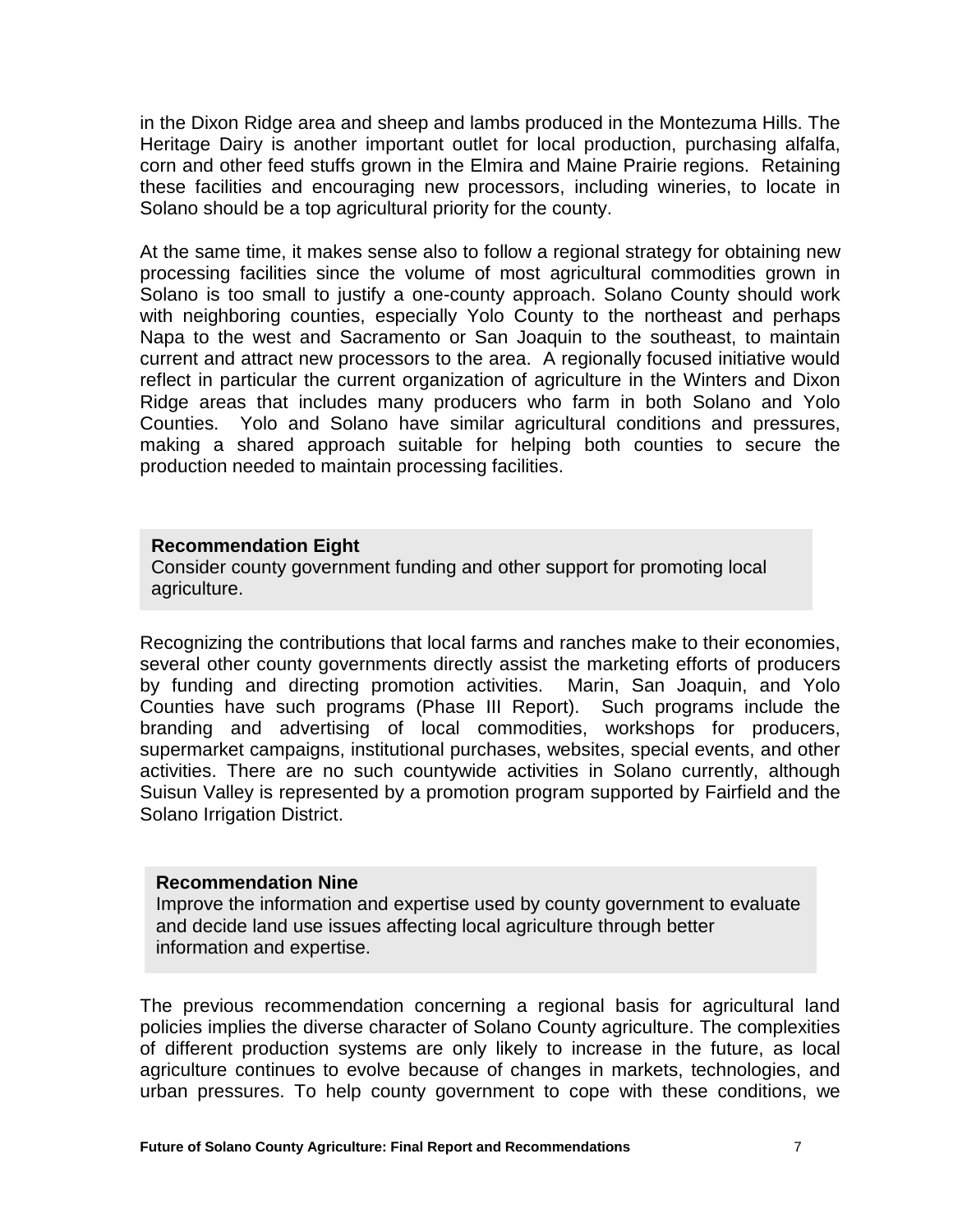suggest improvements in agriculture-related information and expertise, especially in these two areas:

- More systematic use of Geographical Information System (GIS)- based parcel level information on agricultural production, land use, and ownership, with coordination between Resource Management and the Agricultural Commissioner's office
- Enhanced county staff expertise on farmland and other agricultural issues. (See Recommendation Ten).

#### **Recommendation Ten**

Bring more agriculture-related expertise into County government.

Our Phase III report presents examples of how other California county governments have used agricultural expertise within their organizations. Solano County government can go a long way to support its agricultural economy by developing internally certain areas of expertise as a means of informing its own programs and assisting producers. Based on the experiences of other counties (notably Marin and San Luis Obispo) and ideas developed earlier in this project, consideration should be given to the employment of one or more agricultural specialists in the following areas:

- Initiate an economic development program for local agriculture, including the development of new markets, value-added options for individual farms and ranches, processing facilities for local products, and cooperation with other counties on regional facilities.
- Bring a more informed agricultural perspective to important land use decisions, especially the assessment of rural residential impacts on farm and ranch operations.
- Assist agricultural producers who propose value-added projects to negotiate the county's regulatory process.
- Promote and market local farm products through countywide branding, advertising, institutional sales, and other programs.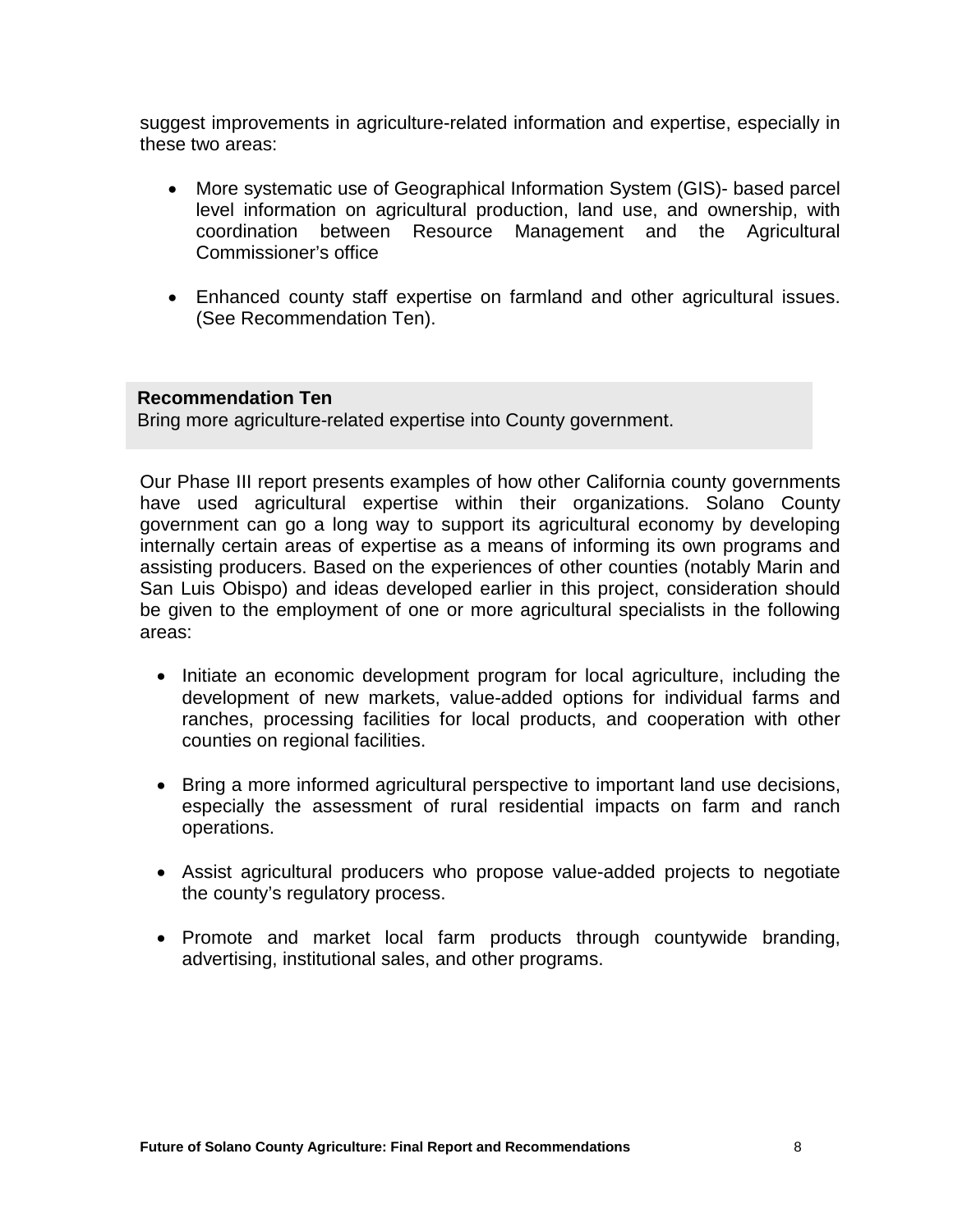## **Appendix**

**Executive Summaries from Solano Agricultural Futures Project Reports**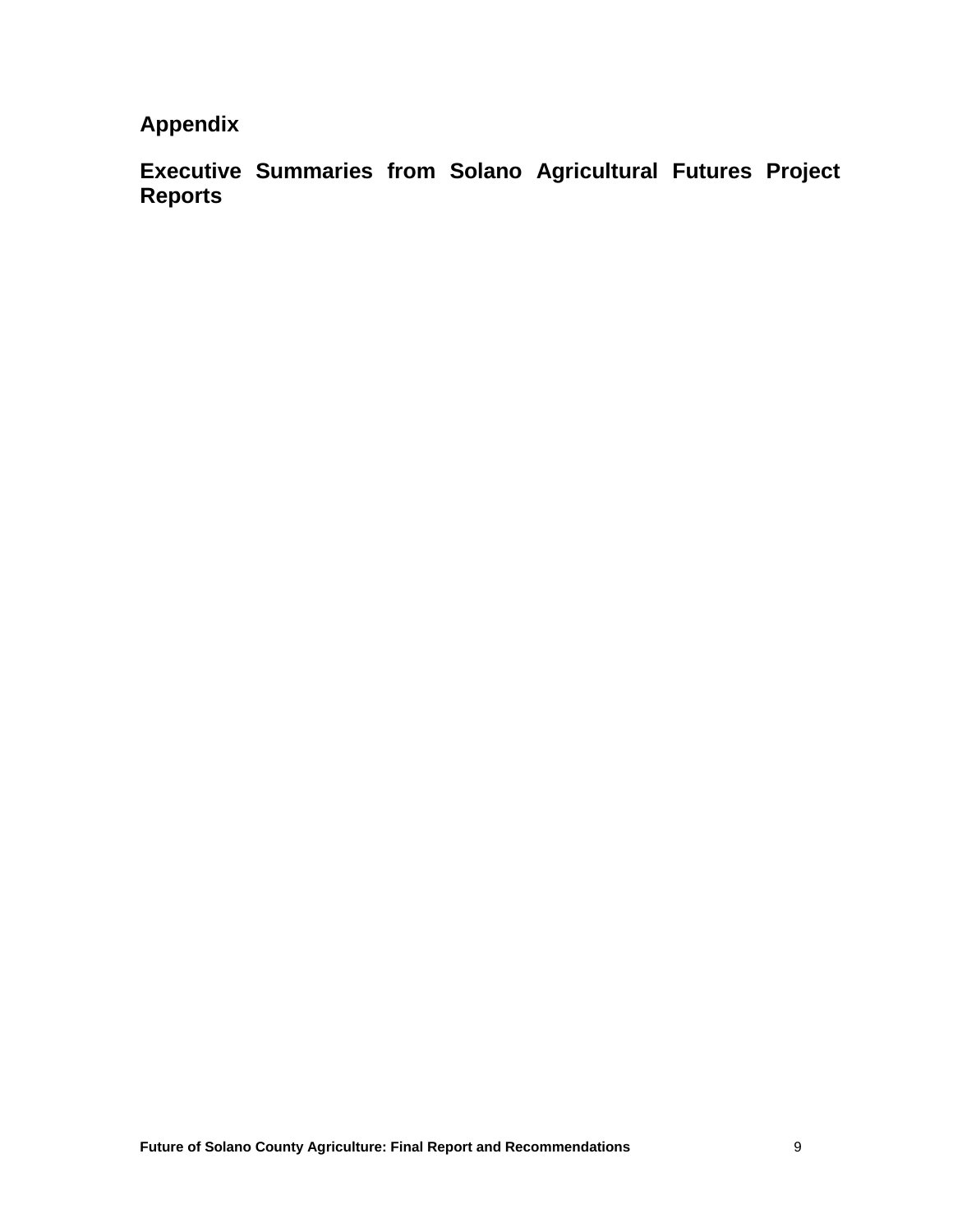# *Report I of the Solano Agricultural Futures Project* **WHAT FARMERS AND RANCHERS SAY ABOUT THEFUTURE OF SOLANO COUNTY AGRICULTURE**

### **Executive Summary**

As the first phase of the Solano Agriculture Futures project, this report summarizes the perceptions of local farmers and ranchers about the economic health of local agriculture. Seventy-five participants in nine focus group sessions, conducted in May-November, 2006, expressed these views:

#### **Future Predictions**

- The expressed forecasts were generally gloomy for the economic future of local agriculture, reflecting the steady countywide decline in recent decades in farm market value.
- Partially offsetting the overall negative assessment, however, were predictions of continuing and expanding pockets of relatively prosperity.
- A brighter future was projected for agriculture in the eastern regions of the county, characterized by large-scale farming, than in western regions where smaller farms are beset by intensive urbanization.
- In 20 years the county's top agricultural commodities in market value will be nursery products, cattle and hay.
- Despite poor economic returns, a significant number of Solano County operators will continue to farm for lifestyle and other intangible reasons, helped by off-farm income.
- The steady aging of the farm operator population and the reluctance of younger people to continue family operations are major impediments for local agriculture.

#### **Improving Prospects**

- As to economic strategies for individual growers, expansionist actions make sense for the relatively large farms in eastern areas, including integrating diverse functions, custom services, and maintaining good renter-landowner relations.
- For the smaller, niche-oriented farms in the west, pertinent strategies include downsizing under certain circumstances, risk and resource sharing, crop experimentation, and onfarm recreational experiences.
- County government should be more involved in assisting local agriculture, in such areas as road improvements, expanded sheriff patrols, product promotion, and education.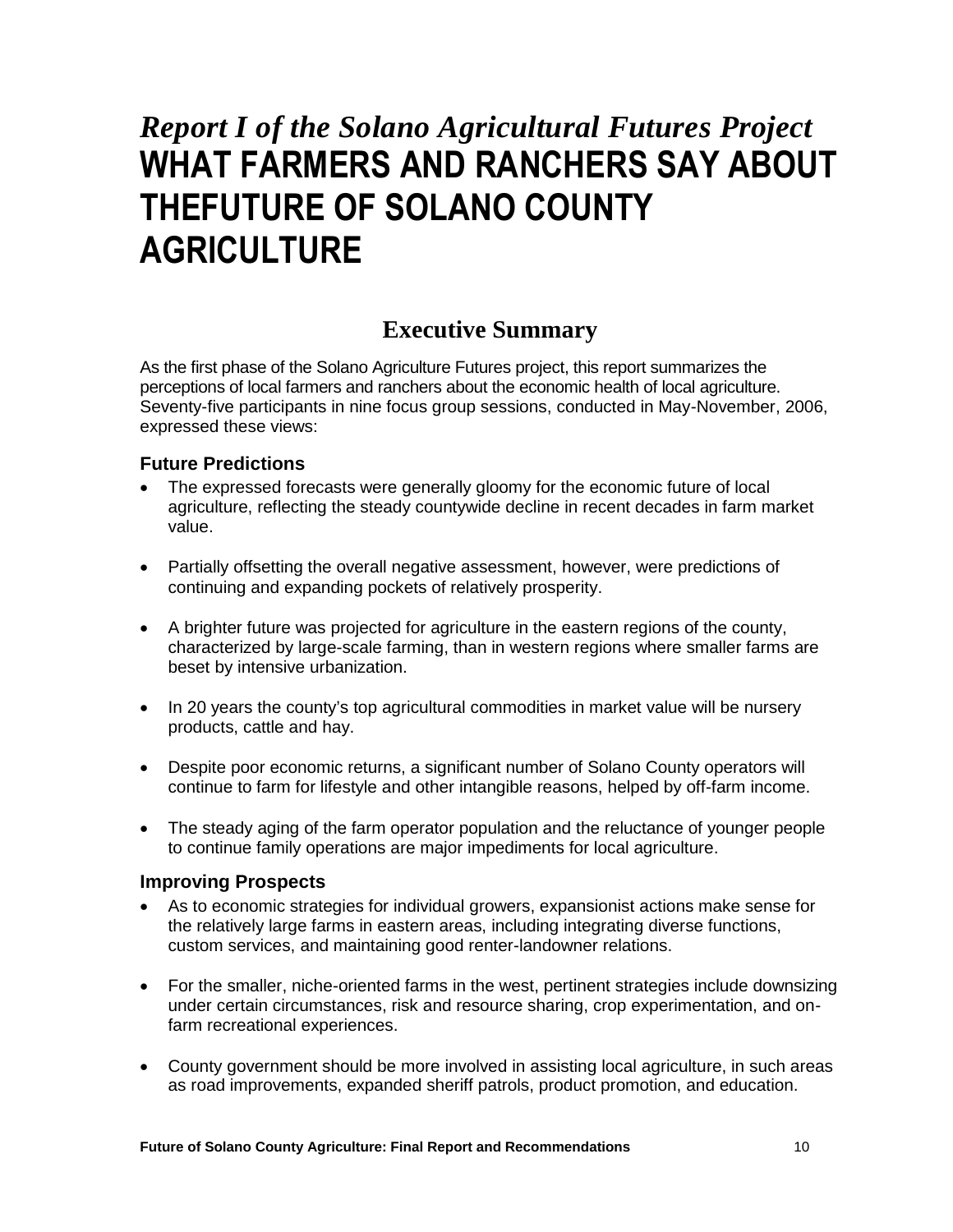#### **Problems**

- The most emphasized economic obstacles facing local agriculture are government regulations, the loss of processing facilities, the limited influence of agriculture in county policy, the denial of new dairies, and high production costs.
- County government regulations that elicited the most negative comments were fees for permits, zoning restrictions on farm-related businesses, project review inconsistencies, and farm stand requirements.
- Other problem areas identified included property tax assessment practices, agricultural-residential conflicts, and the parcelization of farm parcels.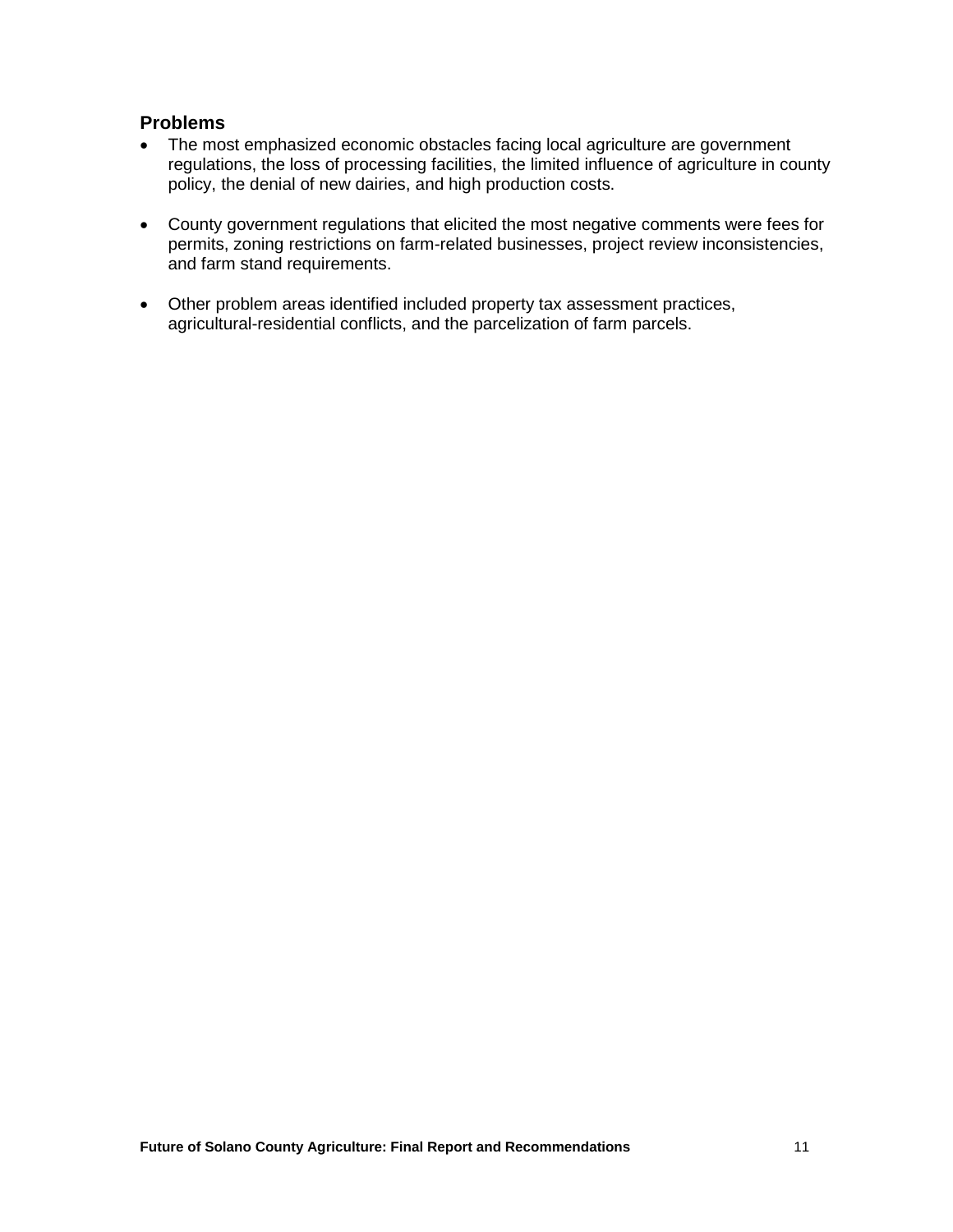## *Report II Solano Agricultural Futures Project* **The Economic Roots of Solano County Agriculture**

### **Executive Summary**

This report is an analysis of the diversity of Solano County agriculture, particularly its economic dimensions. This is the second written product of the Solano Agricultural Futures project conducted for county government by the Solano County Cooperative Extension office and the Agricultural Issues Center of the University of California. The first report in early 2007 summarized the findings of ten focus group conversations with Solano County farmers and ranchers. The third report in the series will compare the agricultural policies of Solano and eight other counties, while the fourth and final report will present a set of recommendations to the Board of Supervisors. Both are due later this year.

We focus here on the major factors that influence the economic well-being of the county's agricultural sector. This is much more than a static analysis of current conditions; Solano County agriculture is in continual flux, so the report looks at past and ongoing trends and future prospects. It also dips below the surface of aggregate countywide conditions to examine the detailed components of Solano County agriculture, particularly the individual crop and animal commodities that are grown here and the agricultural systems that characterize different regions of the county. Appendices I and II present detailed profiles of 17 different commodities and the nine agricultural regions of the county.

#### **Describing the local agricultural economy, the key findings are:**

- Agriculture is a major part of both the economy and landscape of Solano County. It generates about \$370 million (commodity sales and related activities) annually and occupies 362,000 acres, 62 percent of the county's total area.
- Most farm parcels (as identified by the Census of Agriculture) are primarily rural homesites, located on small acreages and producing commodities of little, if any, commercial value.
- Total sales of crop and animal commodities in the county has gradually declined in value in recent decades in inflation-adjusted terms.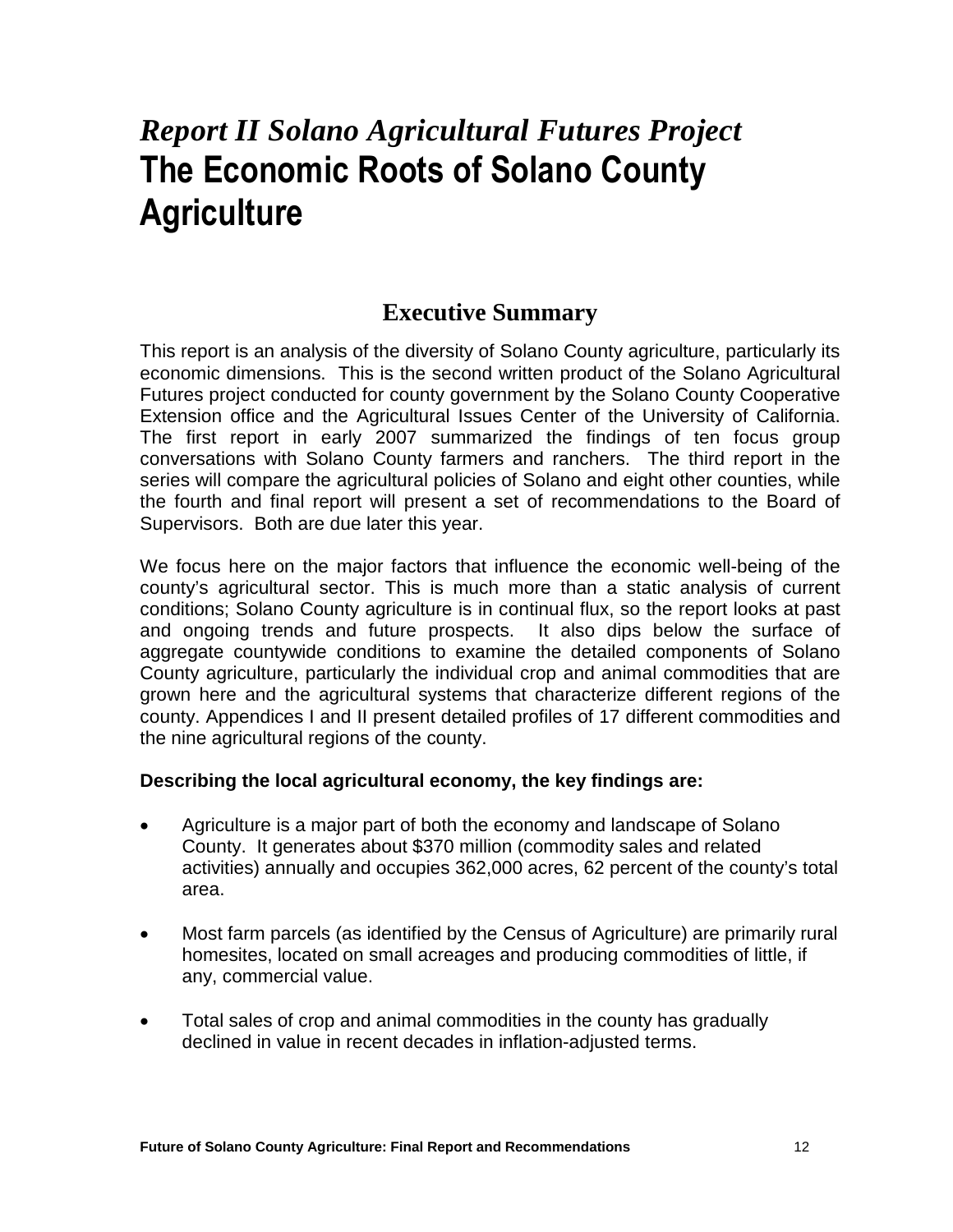- Countywide market values, however, mask individual commodity trends, which change independently of each other. Among the top commodities in Solano County in recent years, sales of vegetables, walnuts, milk, and almonds have shot up in value while wheat, corn, sheep, beans, and tomatoes have declined. Grown locally a few years ago, sugar beets and fruit for canning are no longer produced in the county.
- The county has nine distinct agricultural regions, each characterized as a separate farming system according to commodities grown, soil conditions, cultivation practices and water conditions. Most important in commodity sales value are the Dixon Ridge, Winters, and Suisun Valley regions.
- Every dollar in agricultural commodity sales leads to an estimated additional 58 cents in off-farm income in the county through processing, farm supplies, machinery sales and other related economic activity. Similarly, each job on the farm or ranch generates an estimated 0.47 of a job elsewhere in the local economy.
- Besides commodity sales, Solano County producers earn income or other economic benefits from conservation payments, energy production, property tax reductions, and other uses of agricultural land and agricultural practices.
- Pushed by the demand for rural homesites from affluent buyers, prices of farmland in the county have escalated in recent years, making land unaffordable for farmers and ranchers seeking to expand. The minimum parcel size requirements under agricultural zoning do little to discourage residential purchases of farmland.
- The continued operation of local farms and ranches as largely family enterprises is limited by the aging of principal operators and the reluctance of younger generation members to take over these businesses.
- Local farms and ranches depend on elaborate systems of irrigation and drainage to grow crops and animals. Designed to move water to and through large parcels, these systems are upset by land divisions that create rural homesites.
- The history of modern Solano County agriculture covers a century and a half of evolving commodities and practices, with major changes brought about by shifts in global prices, irrigation, shipping, environmental conditions, competition from other regions, and new technologies.

What mainly drives the local agricultural economy are influences external to Solano County. The commodities produced by farms and ranches and their profitability is largely determined by global demand and prices for commodities, by corporate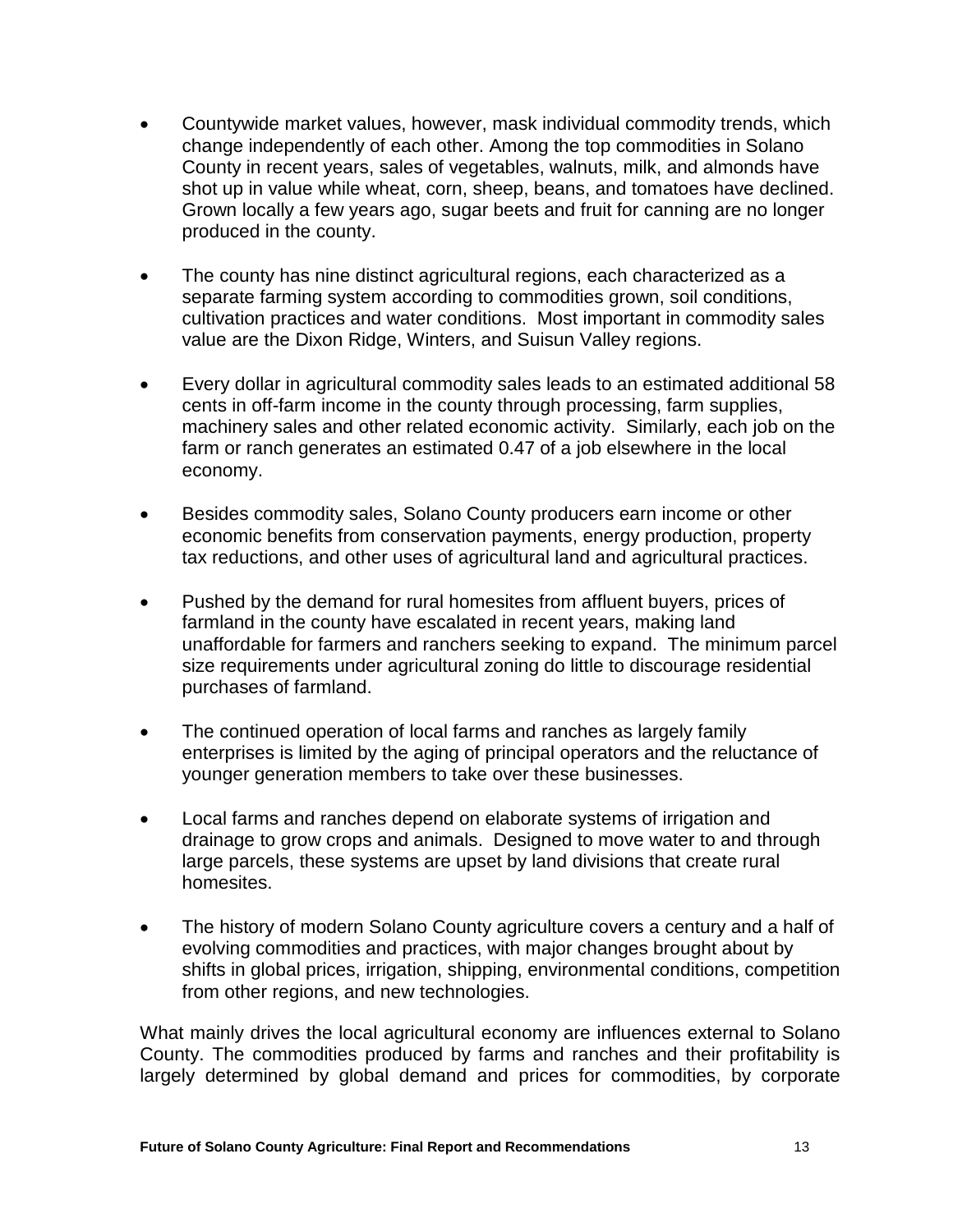decisions about the location and availability of processing facilities and other commodity outlets, by competition from other regions of California, and by state and federal regulations.

Yet there are significant opportunities for local actions to reduce negative outside impacts and enhance the county's agricultural economy. Agricultural producers themselves are the most important agents in this arena in how well they can adapt to external changes. Needless to say, some Solano County producers are more successful than others in maintaining efficient and profitable operations.

Solano County government also has a role to play in contributing to the prosperity of farms and ranches. Most of this involves the county's policies and practices in land use and agricultural business regulations. Two examples drawn from the details of this report stand out:

- Zoning and other policies that control the placement of rural residences on agricultural parcels, with a view to limiting parcelization and urban impacts on farms and ranches.
- County government actions encouraging the location and retention of processing facilities and other outlets in the county for agricultural commodities.

The project's remaining reports will examine these issues in further detail.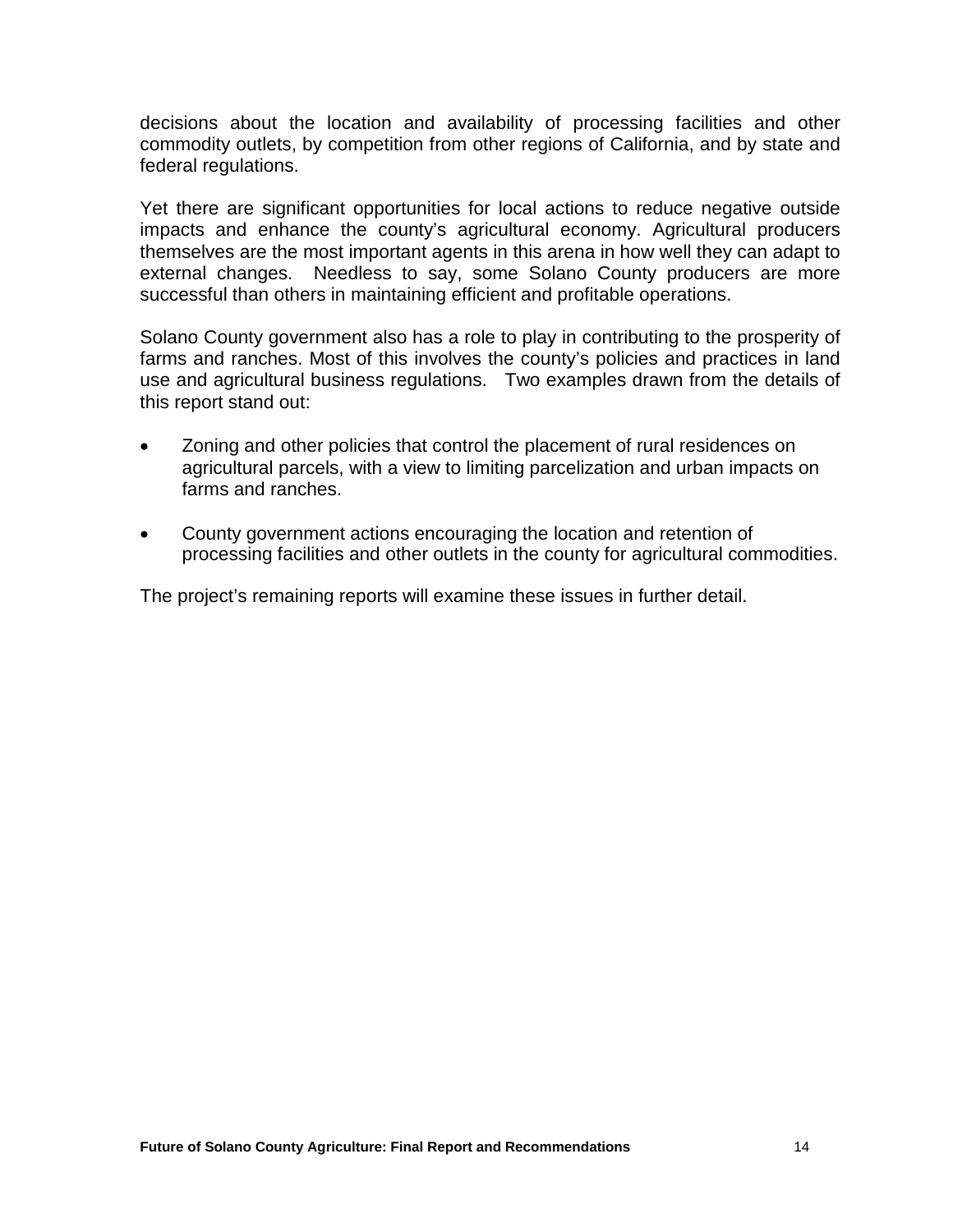# *Report II Solano Agricultural Futures Project* **Regulating, Protecting and Promoting Local Agriculture: Lessons for Solano from other Counties**

### **Executive Summary**

Among the regulatory, zoning, and promotion policies and practices in the other seven counties, what arrangements merit further examination by Solano County? Here is a short list of possible lessons that summarizes the key findings of the following pages:

1. More liberal regulations for produce stands, processing facilities and wineries, regarding the source of commodities to be sold or processed (Contra Costa, Marin, San Luis Obispo, Sonoma).

2. Intermediate levels of regulatory review, between allowing projects by right and requiring a full-fledged conditional use permit, such as site reviews (San Joaquin, San Luis Obispo).

3. Allowing farm stands to sell a larger volume of value-added products and some non-ag products (Contra Costa).

4. Allowing more special events at wineries and other agriculture-related facilities (El Dorado, San Luis Obispo).

5. Adding agriculture-related expertise to county government staffs for such purposes as the review of land use proposals and regulatory assistance to producers (San Luis Obispo, Marin).

6. Written guidebooks that explain the regulatory process for producers and other applicants for projects on agricultural parcels (Marin).

7. Geographical distinctions in agricultural zoning designations that focus on the most productive agricultural regions (Contra Costa and Marin).

8. Discretionary review of lot split proposals and other changes on agriculturally-zoned parcels that go beyond minimum parcel size standards to examine impacts on agricultural resources (San Luis Obispo).